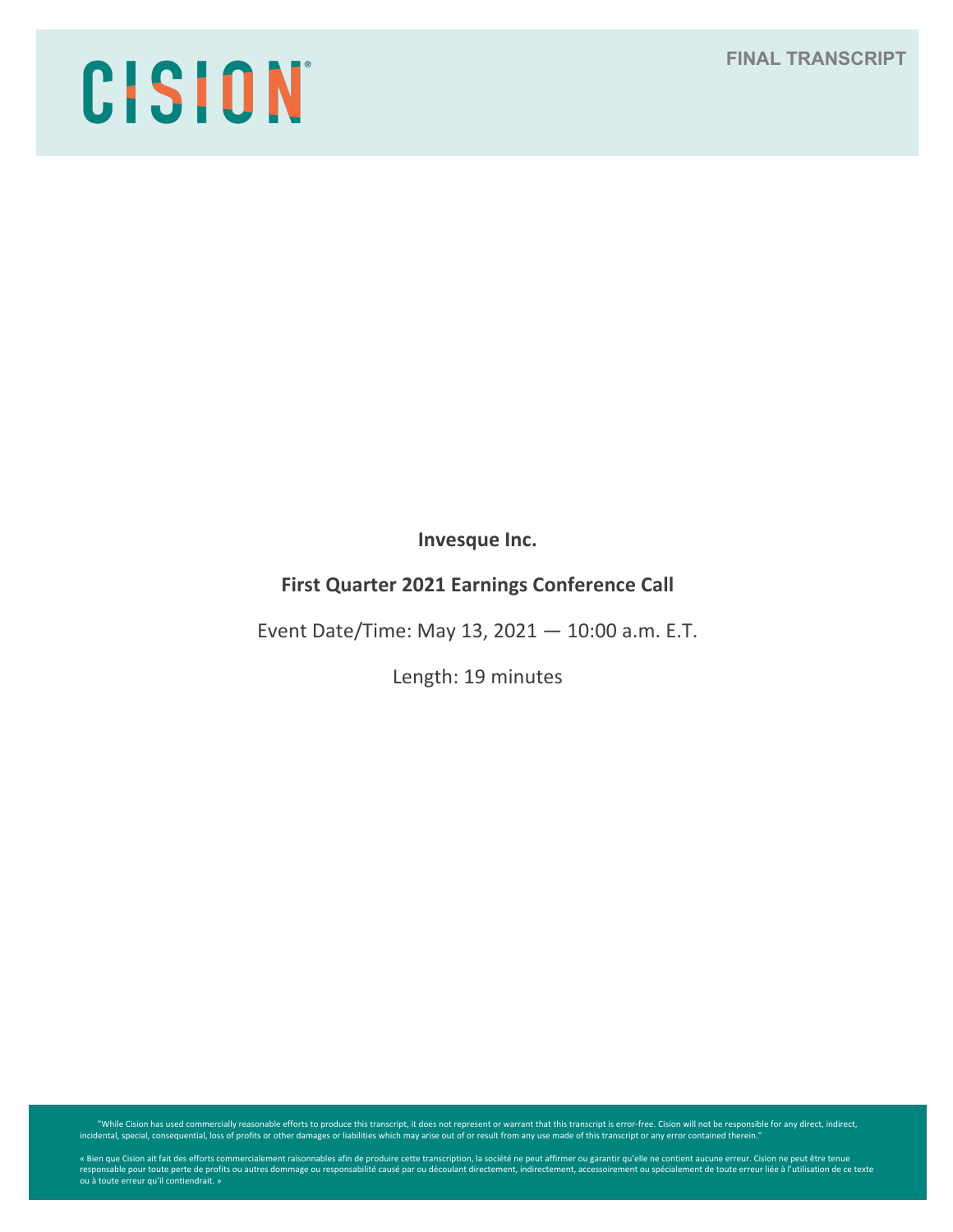## **CORPORATE PARTICIPANTS**

**Scott Higgs** *Invesque Inc. — Chief Financial Officer*

**Scott White** *Invesque Inc. — Chairman and Chief Executive Officer*

**Adlai Chester** *Invesque Inc. — Chief Investment Officer*

# **CONFERENCE CALL PARTICIPANTS**

**Jenny Ma** *BMO Capital Markets — Analyst*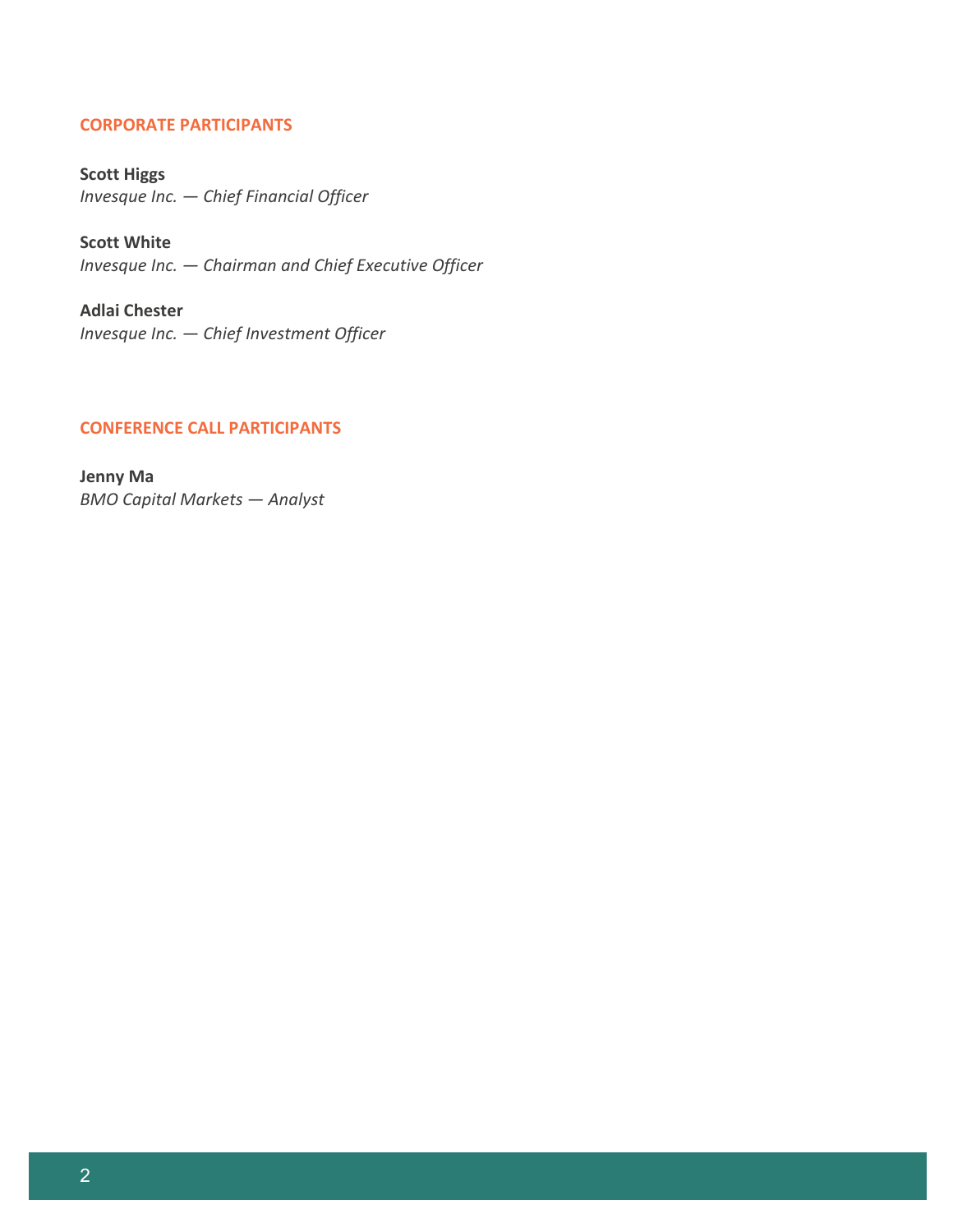#### **PRESENTATION**

#### **Operator**

Good morning, ladies and gentlemen. Welcome to Invesque's first quarter 2021 earnings conference call. At this time, all participants are in a listen-only mode.

After the speakers' presentation, there will be a question-and-answer session. To ask a question during the session, you will need to press \*, then 1 on your telephone.

Please be advised that today's conference is being recorded.

If you require any further assistance, please press \*, then 0.

I will now turn the call over to Scott Higgs, Chief Financial Officer. Please go ahead, Mr. Higgs.

**Scott Higgs** — Chief Financial Officer, Invesque Inc.

Thank you, Jason, and good morning, everyone. Thanks for joining the call. With me today are Scott White, our Chairman and CEO; and Adlai Chester, our CIO.

Scott will get us started with an industry update on COVID-19 and progress with vaccinations within our portfolio, as well as an update on our new framework with Symphony.

I'll then cover our first quarter financial results, and Adlai will provide details of some of our strategic transaction activity and portfolio management initiatives before opening the line for Q&A.

The first quarter 2021 earnings release, financial statements, and MD&A are available on our website, and a replay of this call will be available from 12:45 p.m. Eastern Time today until 11:59 p.m. Eastern Time on May 20th.

Before we get started, please be reminded that today's call may include forward-looking statements regarding our future operations. Such statements involve known and unknown risks and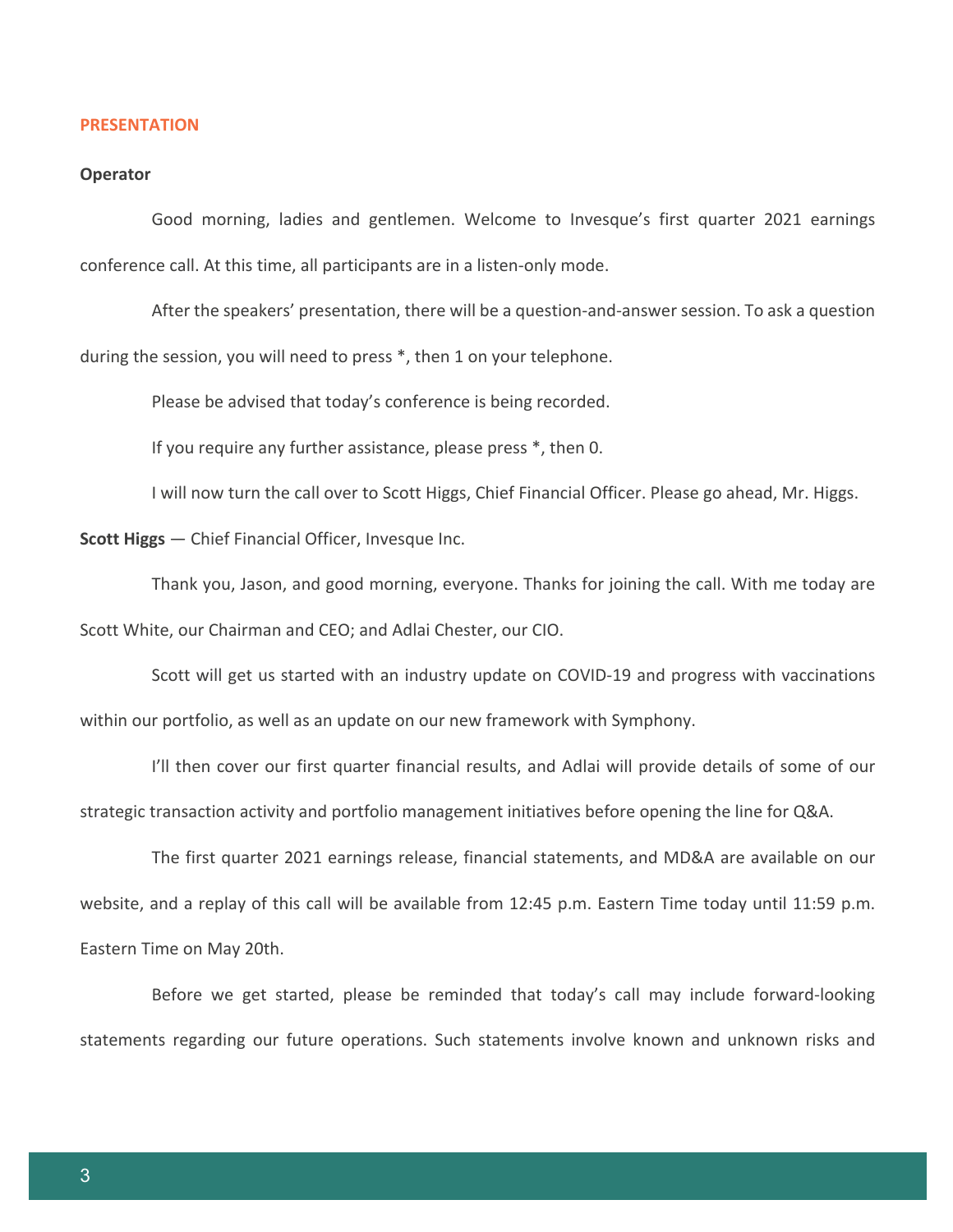uncertainties that may cause actual results to differ materially from those expressed or implied today. We have identified such factors in our news release and other public filings.

As we discuss our performance, please bear in mind that all amounts are in US dollars. With that, I'll hand it over to Scott.

**Scott White** — Chairman and Chief Executive Officer, Invesque Inc.

Good morning, everybody. Thank you, all, for joining our first quarter 2021 earnings call.

As we discussed on our call in March, the last year was an extremely challenging year for our industry and for our company. Our operators navigated one of the most challenging operating times we have ever seen, and I'm happy to say that we're starting to see some positive momentum within the portfolio over the last 45 days.

I'd like to quickly acknowledge once again the frontline health care workers and all of our operating partners who have played a critical role in our communities and continue to serve the residents and families that call our communities home. We would not have weathered the storm of the last year without you all.

The Invesque team has been hard at work over the last couple of months executing on a mix of strategic initiatives as part of our ongoing portfolio management efforts. As previously disclosed in late 2020, we executed a nonbinding MOU with a new framework for our relationship with Symphony. I am thrilled to announce that we have successfully closed on the first phase of a series of transactions underlying some of our facilities previously operated by Symphony. On April 30th, we transitioned four skilled-nursing facilities previously leased to Symphony to Cascade Capital Group.

We also sold one property in Chesterton, Indiana to Symphony for \$20 million, netting Invesque approximately \$5.5 million in cash proceeds. The Chesterton property was operated under a stand-alone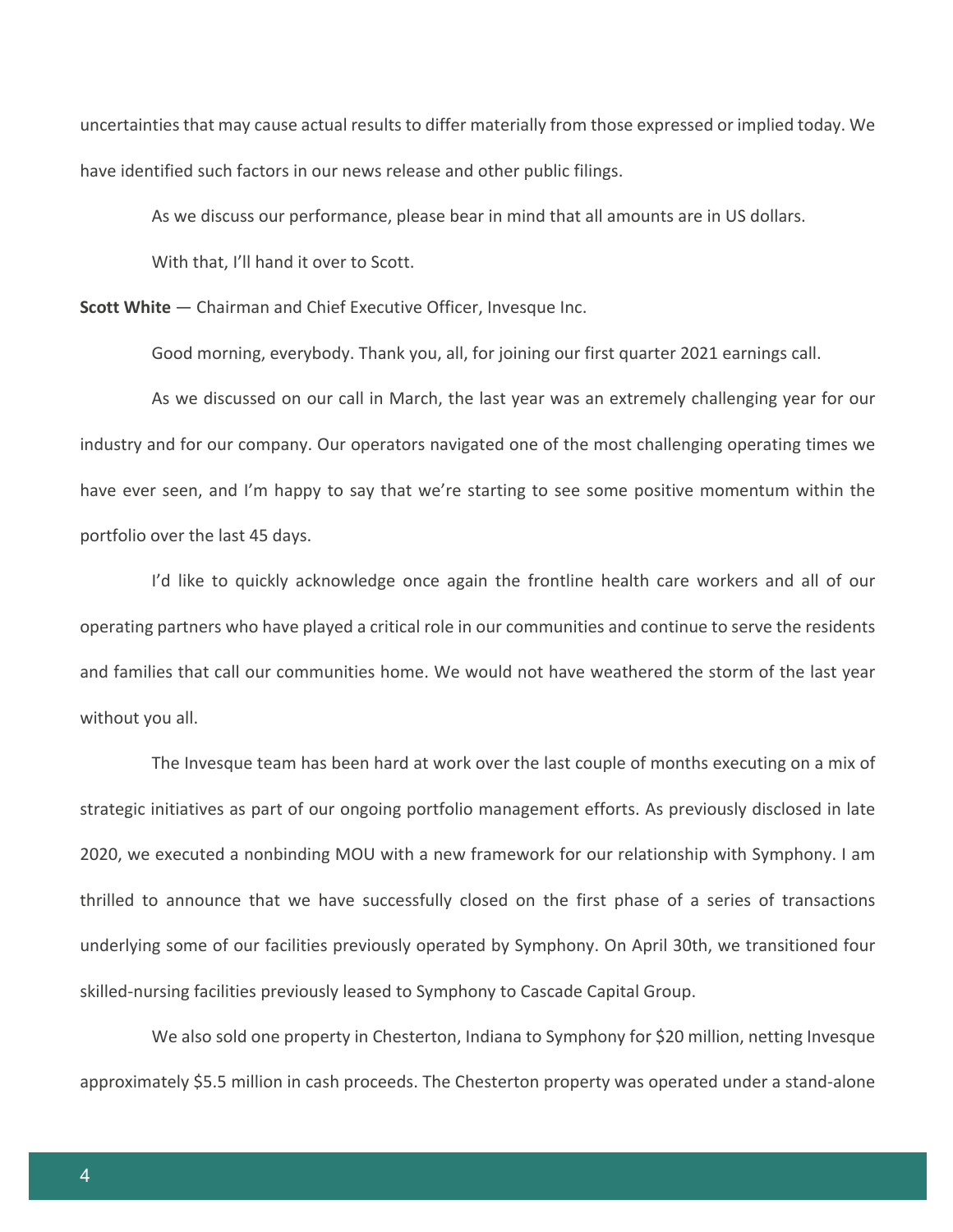lease between Invesque and Symphony, which was absolved upon closing of the sale. But our work is not done yet. As part of the final phases of the new framework with Symphony, we have executed a purchase and sale agreement to sell up to four additional facilities currently operated by Symphony back to Symphony in the coming months.

We are also finalizing an amended and restated 15-year master lease for the remaining properties with Symphony and restructuring the outstanding loan agreements. This was a very important step in our portfolio-management initiative and will reduce our exposure to Symphony by over 50 percent when all is said and done, from approximately 25 percent of NOI to approximately 11 percent of pro forma NOI. Symphony has been a key strategic partner to Invesque since our IPO almost five years ago, and we believe this new framework will set both Invesque and Symphony up for long-term success.

I'm also excited to welcome the Cascade team to the Invesque family. They're a world-class group of professionals who are well respected in the industry and we expect to grow with them in the future.

Adlai will touch on the specifics of these transactions and a couple of other important transactions that we have in the works later in the call.

Turning to COVID-19 and its continued impact on our properties. We are happy to report that the positivity rates within our portfolio have declined dramatically over the last 45 days as our communities successfully deployed the COVID-19 vaccine during and subsequent to the first quarter. Almost all of our facilities in the United States have now cycled through multiple phases of vaccine.

As of May 7th, there are only five positive COVID cases within our portfolio of almost 11,000 beds. The current rate of incidence in our portfolio is a fraction of the peak activity observed in mid-May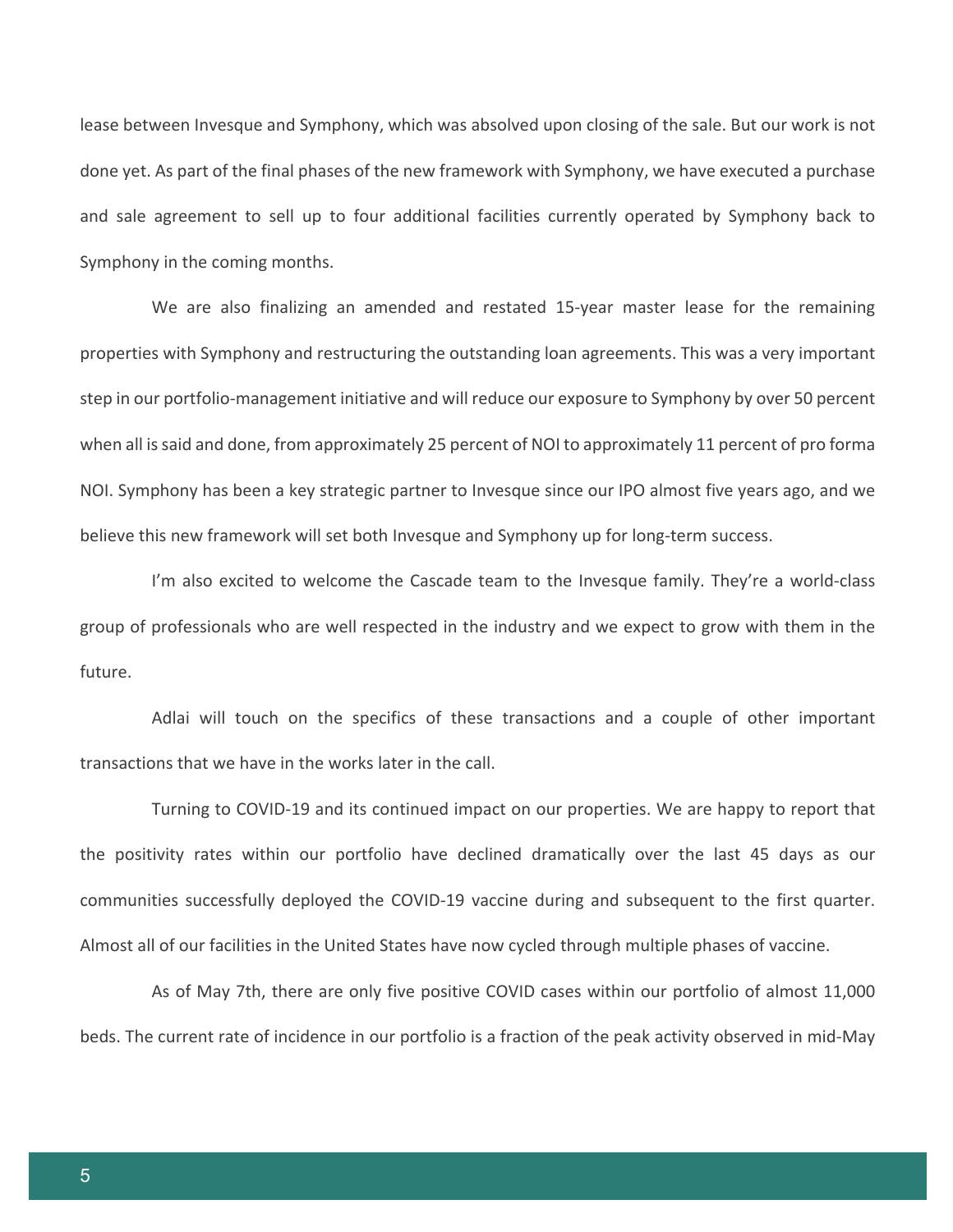2020 and has remained at this consistently low level since the last week of March 2021. This is truly remarkable given that at the peak we had more than 700 cases in our portfolio.

While the first quarter presented many challenges for operators and the general fundamentals within the industry, I'm happy to report that many of our partners have seen a significant increase in enquiries, tours, and move-ins over the last two months. We and our strategic operating partners are cautiously optimistic that this trend will continue.

Many families that were cautious about moving their loved ones into senior living communities during the pandemic are moving forward with those plans now that visitation restrictions have been lifted, and most residents within the communities are fully vaccinated.

Our subsidiary management company, Commonwealth Senior Living, saw the highest number of long-term move-ins in their 20-year history in the month of March. This trend has continued as Commonwealth has seen an increase in census every week through April. In fact, ending occupancy in April was up 80 basis points from March and 130 basis points from the February trough. We believe this is indicative of the strong market demand for the health care real estate asset class, and the positive longterm viability of the communities that we own.

Before I turn the call over to Scott, I want to take a moment to highlight Invesque being named as one of the best places to work in Indiana by the Indiana Chamber of Commerce and the Best Companies Group for the second consecutive year. Our company culture and the team we have built continues to be something I'm extremely proud of, and I'm very much looking forward to celebrating with the team in person soon.

I'm equally excited to announce that our subsidiary management company, Commonwealth Senior Living, was certified as a great place to work by the Great Place to Work Institute for the third year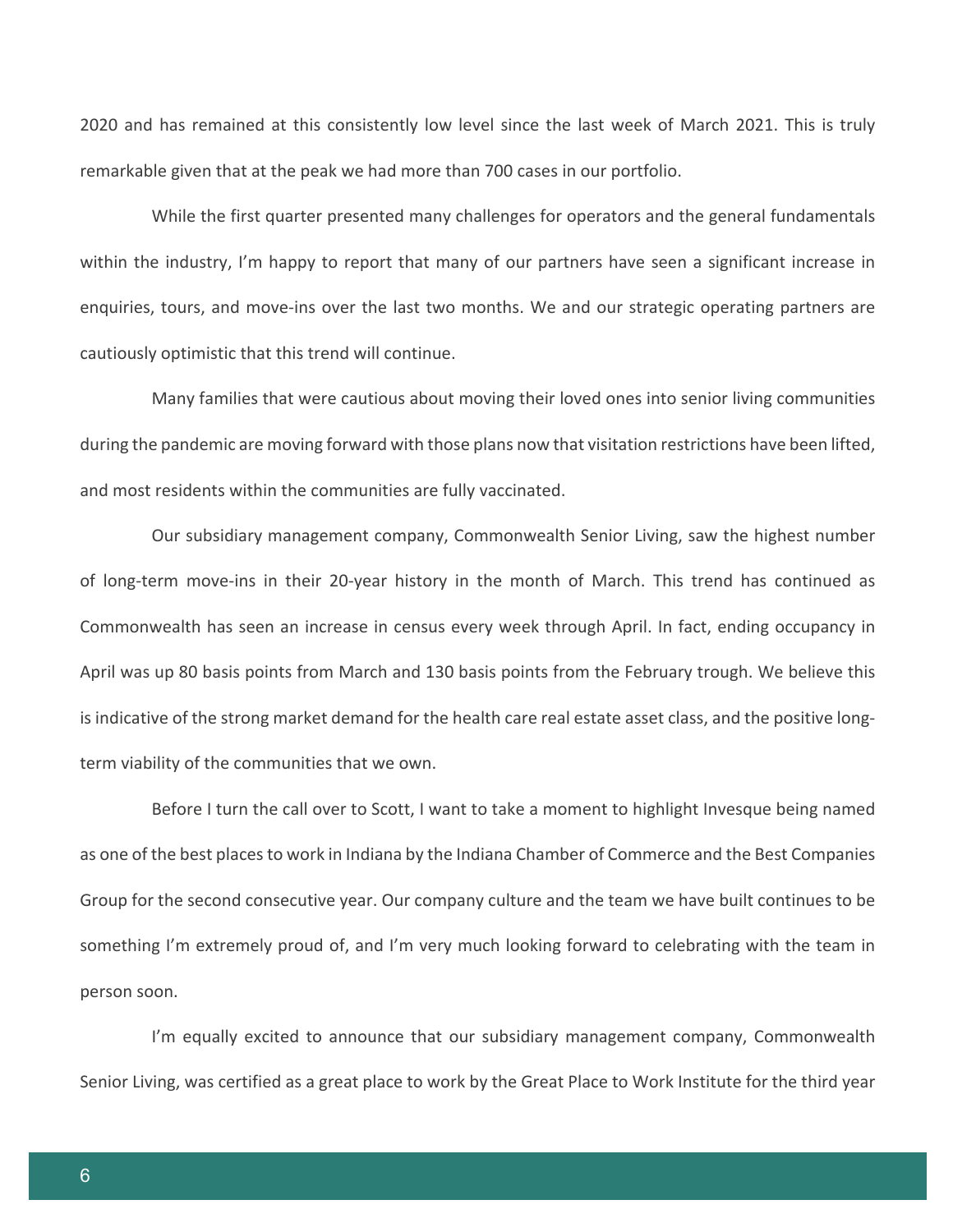in a row. Earl and his team have built a world-class culture that aligns with the values of Invesque and, given the challenging environment of last year, this is a recognition that truly deserves praise and accolade.

Thank you to our frontline workers. Once again, you are true heroes.

With that, I'll pass it to Scott.

#### **Scott Higgs**

Thank you, Scott. For the quarter ending March 31st, FFO was \$0.09 per share and AFFO was \$0.10 per share.

I want to take a quick moment to comment on our results. Given some of the moving pieces through the end of 2020 and the first quarter of 2021, we expect the first quarter to be the trough and further expect earnings to ramp up through the balance of 2021 and normalize in 2022 back to near 2020 levels.

Relative to Q4 2020, the reduction in AFFO per share is primarily attributable to a reduction in NOI with our Commonwealth platform assets of approximately \$0.04 per share and a reduction in Symphony-related AFFO of approximately \$0.03 per share.

As Scott mentioned, the Commonwealth assets have already begun to rebound in the second quarter, and we are confident in the team. Further, we believe that we have created a structure with Symphony and Cascade to help set each of the three parties up for success going forward. Again, we expect that for fiscal 2022, results will return to full 2020 levels, while deleveraging the balance sheet significantly.

Our finance team was busy again in the first quarter, executing on two transactions to address near-term maturities and take advantage of the favourable interest rate environment. We refinanced the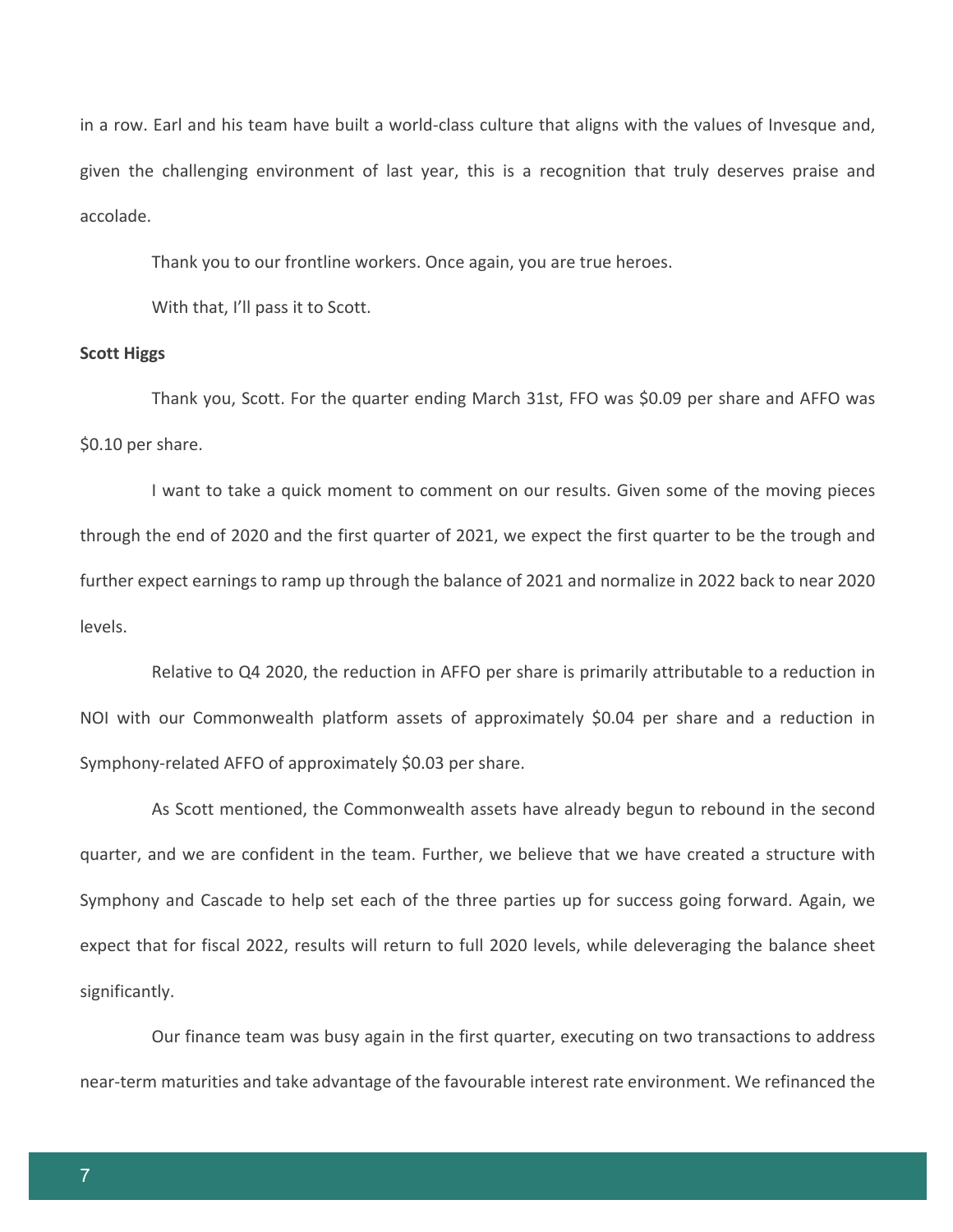\$17.3 million mortgage underlying the Commonwealth Senior Living at Charlottesville property at a fixed interest rate of 2.96 percent and extended the approximately \$8.5 million mortgage underlying one of our Autumnwood properties at a fixed interest rate of 2.17 percent.

The Charlottesville refinance results in approximately \$300,000 in annual cash and finance cost savings. Upon closing both loans, we have less than 7 percent of our total debt maturing over the next 12 months and approximately 11 percent of our total debt rolling over the next 24 months.

With that, I'll pass it over to Adlai to discuss our portfolio performance and transaction activity. **Adlai Chester** — Chief Investment Officer, Invesque Inc.

Thanks, Scott. As expected, we saw a decline in the performance of our stabilized portfolio as of December 31st, due to the continued impacts of COVID-19. On a trailing 12-month basis, our portfoliowide EBITDAR and EBITDARM coverage ratios were 1.1 times and 1.3 times, respectively.

Our operating partners saw a decline in occupancy in the fourth quarter and early part of 2021, as many states were seeing significant increases in COVID-19 positivity rates. As of December 31st, our trailing 12-month occupancy for the stabilized triple-net assets and stabilized SHOP was 77 percent and 83 percent, respectively, while our medical office portfolio stabilized occupancy declined to 85 percent.

As a point of reference, the trailing 12-month occupancy for the stabilized triple-net assets and stabilized SHOP assets as of December 31, 2019, was 86 percent and 87 percent, respectively.

Comparing 2020 to 2019, occupancy declined 890 basis points for our stabilized triple-net portfolio and 400 basis points for our stabilized SHOP portfolio.

As Scott touched on earlier in the call, we are cautiously optimistic that this decelerating trend from an occupancy standpoint is stabilizing and beginning to reverse, given what we have witnessed in our Commonwealth portfolio and recent data we have seen from our peers. As a reminder, our ownership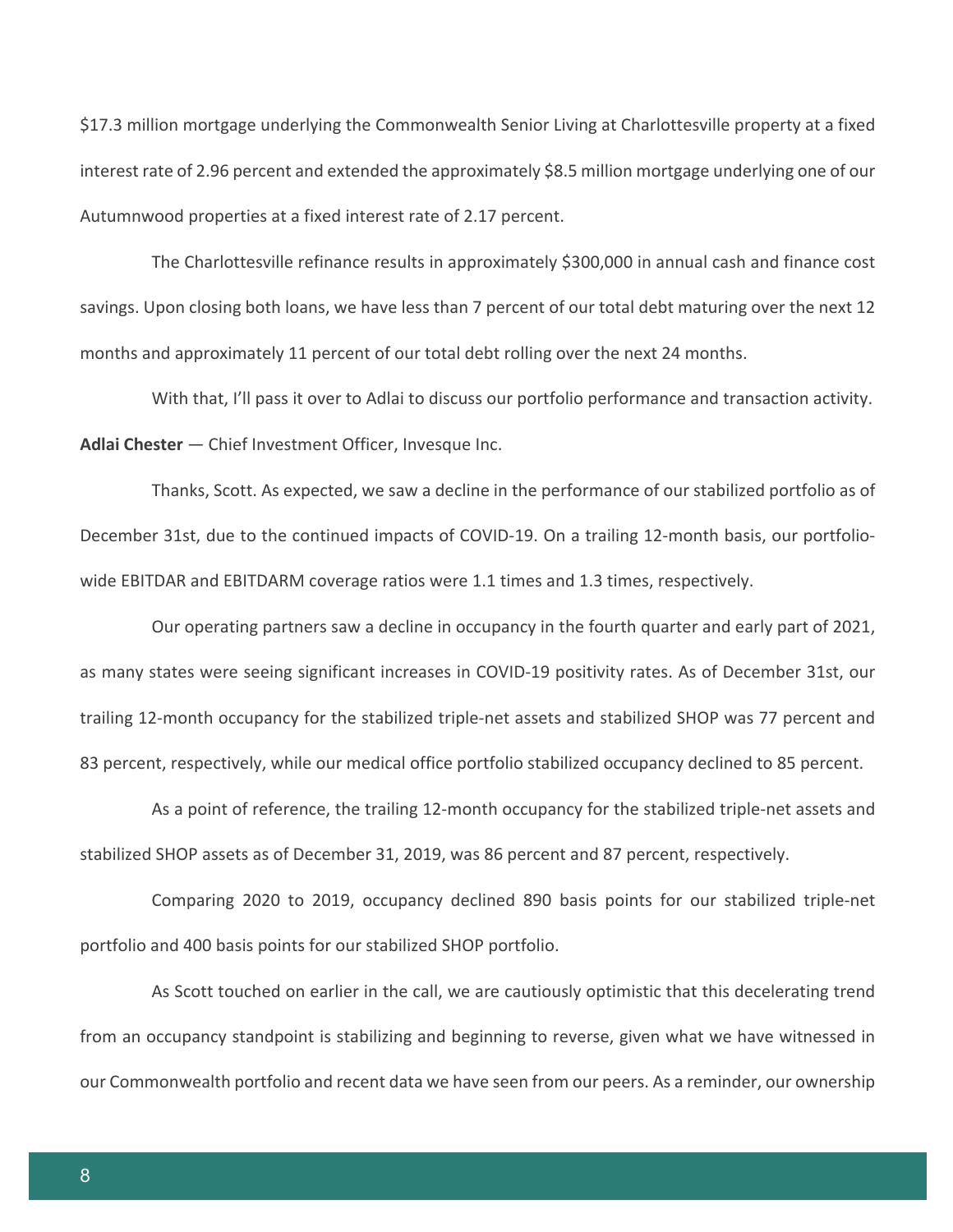structure of Commonwealth gives us a very unique lens into real-time movements and trends, and the record movements we saw during March and April give us confidence that the industry as a whole may have hit bottom from an occupancy standpoint.

Turning to the Symphony transactions that we shared in our press release and that Scott touched on earlier in the call. Invesque and Symphony executed a nonbinding MOU in the fourth quarter of last year. At the time of the MOU's execution, Symphony represented almost 25 percent of Invesque's NOI, and it had been a long-standing goal to diversify this exposure. The Symphony relationship is one that has been an important piece of Invesque's evolution, as a portion of the portfolio was the seed portfolio that we acquired when Invesque was formed over five years ago.

To diversify our exposure as a company and set up both Invesque and Symphony for long-term success, we are happy to have executed on the first tranche of our new framework with Symphony. The sale of the Chesterton assets to Symphony for \$20 million and an attractive pricing on a per bed basis netted us over \$5.5 million of cash proceeds, which we immediately utilized to pay down our line of credit with KeyBank.

KeyBank is a critical lender to Invesque, and they have worked very closely with us to provide us flexibility as we work through this series of complex transactions with Symphony. We are grateful to have KeyBank and the full syndicate of preferred lending partners.

Simultaneous with the sale of Chesterton, we transitioned operations of four skilled-nursing facilities to Cascade Capital Group. Cascade is a privately held health care real estate investment and management company focused on skilled nursing, rehabilitation, and post-acute care services throughout the Midwest with a significant presence in the Chicago area.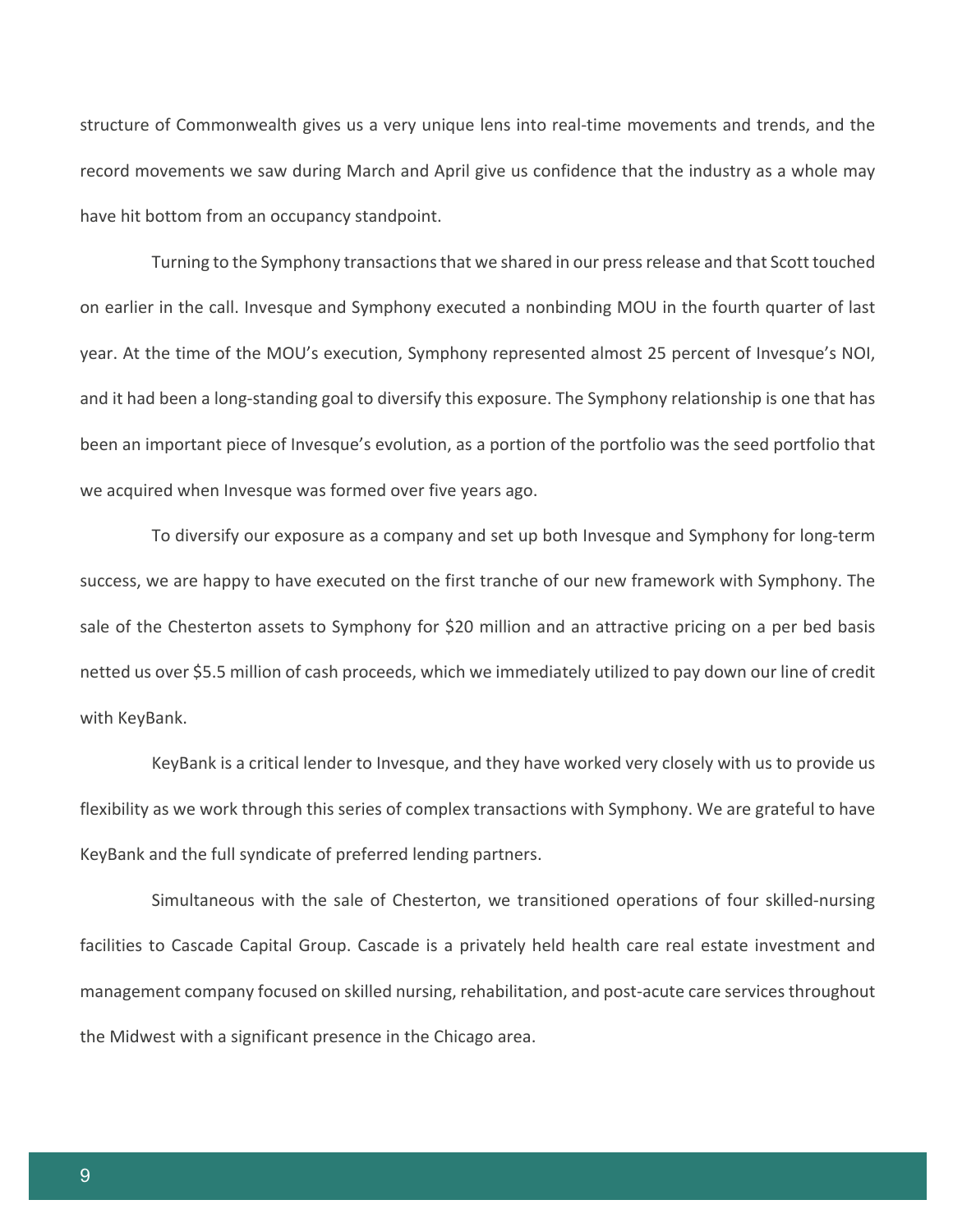The Cascade management team has a long-standing history of successfully managing skillednursing facilities and we are pleased to add them to our roster of operating partners.

The new lease with Cascade for these four properties features a 10-year absolute triple-net lease with two five-year extension options. Rent for the portfolio will increase from \$3.4 million in the initial year to \$5.5 million in year three and then by 2 percent thereafter. We received multiple offers to lease these properties, and the structure with Cascade was the most attractive of the offers received. The lease also features an option for Cascade to purchase the facilities at a predetermined price in the fifth year. We are looking forward to a long and fruitful relationship with Cascade.

As Scott noted earlier, we are diligently working on the final phase of the Symphony MOU. We expect to sell up to four additional facilities back to Symphony in the coming months and execute an amended and restated master lease for the remaining properties that Symphony will continue to lease from Invesque. Additionally, Symphony has paid May rent in accordance with this updated master lease in conjunction with the terms of the MOU.

We also expect to resolve and restructure the outstanding loan agreements between Invesque and Symphony as part of this final phase of the transaction. We currently anticipate closing on all these final phases over the coming months and will provide additional colour at that time, including the financial impact to Invesque's earnings and pro forma leverage.

Moving past Symphony, I am pleased to share that we are working on the sale of our ownership interest in four assets to Inspirit Senior Living at attractive pricing above our original basis. We have executed a purchase agreement to sell these four communities currently operated by Inspirit to them for approximately \$35.5 million. This disposition is expected to close during the second quarter and is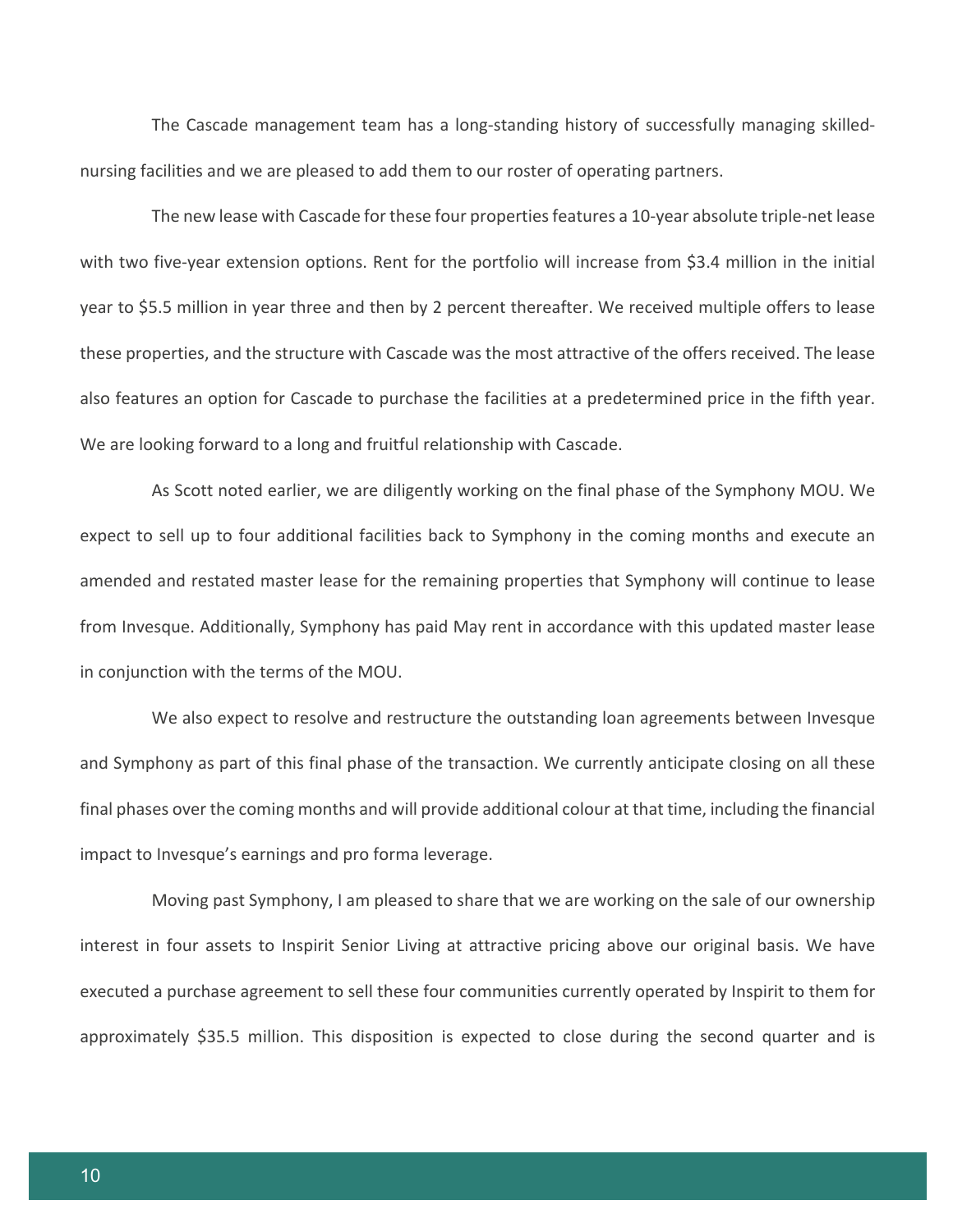anticipated to net \$15 million of net cash to Invesque, which we will use to further delever our balance sheet.

This transaction is a win-win for both Inspirit and Invesque as Inspirit has been actively growing their wholly owned community portfolio and the pricing provides favourable economics and excess liquidity for Invesque.

As many of our peers have mentioned on their calls over the last few weeks, we are seeing an increase in transaction activity in the market as things begin to rebound from COVID-19. As has been our strategy, we will continue to be diligent about managing our portfolio, and we are hopeful that we can expand some of our existing operator relationships. We also continue to watch transaction activity very carefully and will continue to divest assets that we view as noncore, or where we can achieve favourable pricing as the acquisition market continues to fall over the coming months.

With that, I would like to thank everyone for joining the call and, Operator, please open the line for questions.

## **Q&A**

#### **Operator**

Certainly. As a reminder, at this time if you would like to ask a question, please press \*, then the number 1 on your telephone keypad. Once again, to ask a question, that is \*, then the number 1 on your telephone keypad. We will pause for just a moment to compile the Q&A roster.

Once again, if you would like to ask a question, please press \*, then the number 1 on your telephone keypad.

Your first question comes from the line of Jenny Ma from BMO Capital Markets. Your line is open.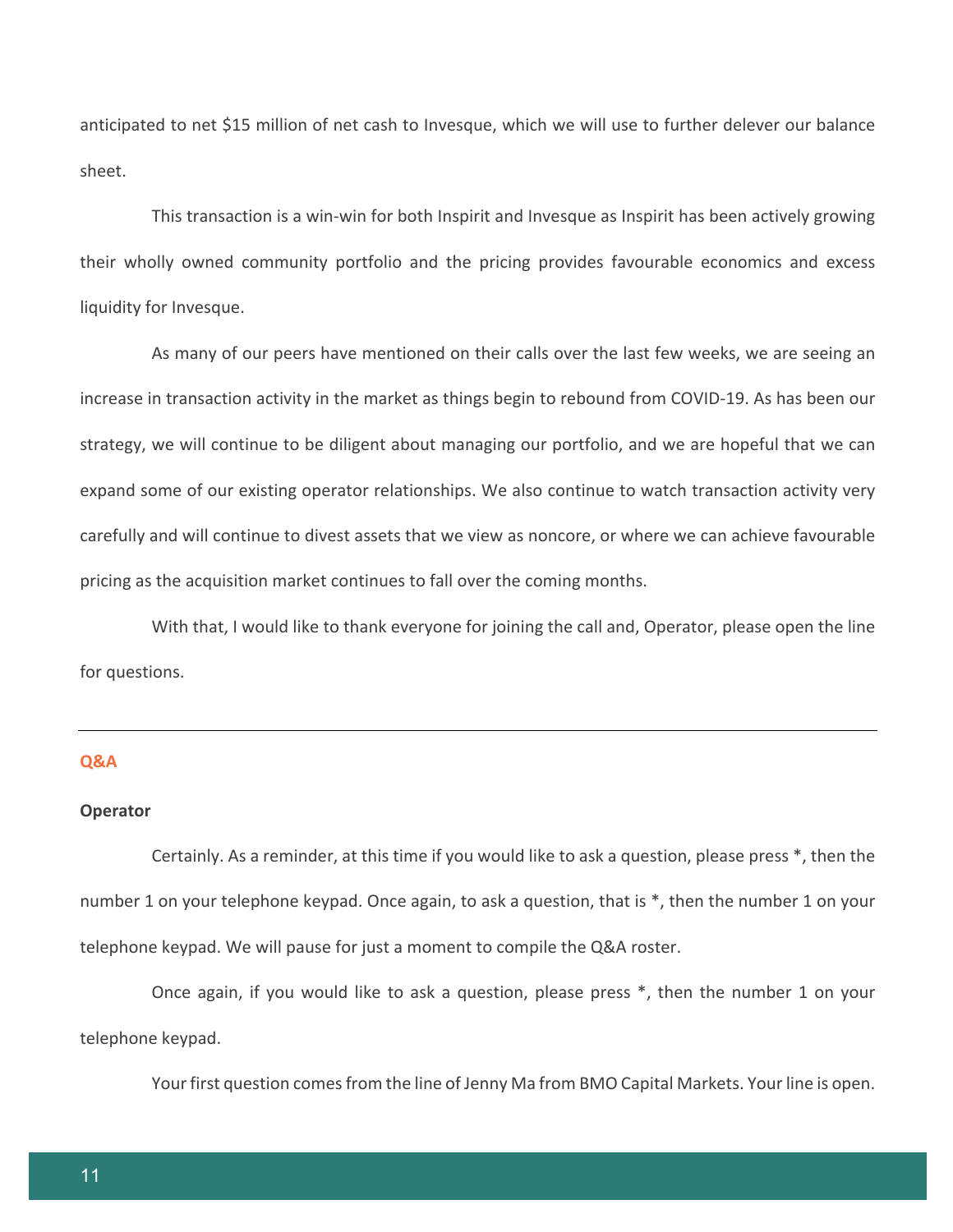#### **Jenny Ma** — BMO Capital Markets

Thanks, and good morning.

# **Scott White**

Good morning, Jenny.

# **Jenny Ma**

Congratulations on executing the first phase of the MOU. I'm just wondering with the Cascade transaction, have you guys gone through all the opportunities you have with them? I guess in other words, do you expect to have any other opportunities with these guys? Or have you gone through the whole portfolio? Or did you discuss with them only in the context of the first batch of properties?

## **Scott White**

That's a great question, Jenny. So one of the things that I think Adlai mentioned in his remarks is we do expect the opportunity to potentially grow with Cascade.

Strategically, since we started the Company, we've always said that we want to have a finite number of operators that we can have long-term growth opportunities with, and Cascade is certainly one of those. I would expect over time that we could grow that relationship.

#### **Jenny Ma**

Okay. And then with regards to the bad debt expense that was taken this quarter specific to Symphony, that \$1.4 million, does that capture everything involved in the MOU? Or again with respect to the first phase? So should we expect any more coming out of that going forward? And I guess that same question with regards to the adjustment on the credit as well?

# **Scott White**

Higgs, do you want to take that one?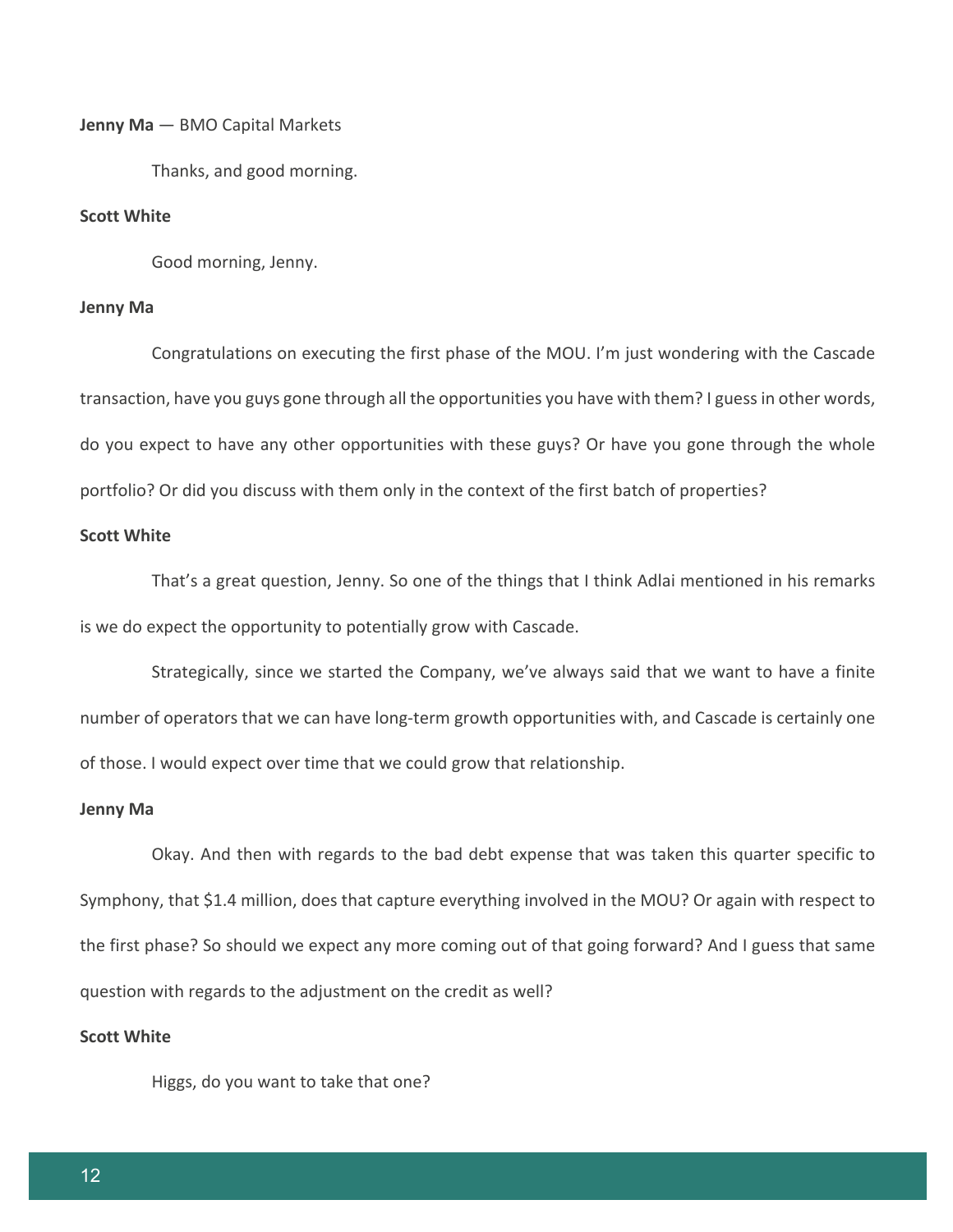#### **Scott Higgs**

Hey. Yeah. Sure. So hey, Jenny. I think, as Adlai mentioned, first of all, we're going to come out and give some more kind of intelligence about the transaction once it closes. But in terms of the bad debt, I think from a—it more aligns with the MOU, so to get down to where that run rate is going to be. So I think that that's a fair way to think about it.

## **Jenny Ma**

Okay.

## **Scott Higgs**

And same on the credit with the loan. Sorry. Sorry. Same on the credit with the loans. It's more so it's line up—what happened in Q1—

## **Jenny Ma**

Mm-hmm.

## **Scott Higgs**

—aligns with where the transaction is going with respect to those loans and where we're going to end up there.

#### **Jenny Ma**

So sorry, just to be clear. Are you saying that it captures just the first phase of the MOU? Or the

#### entirety of the MOU?

#### **Scott Higgs**

It captures the activity in Q1 relative to the full MOU.

#### **Jenny Ma**